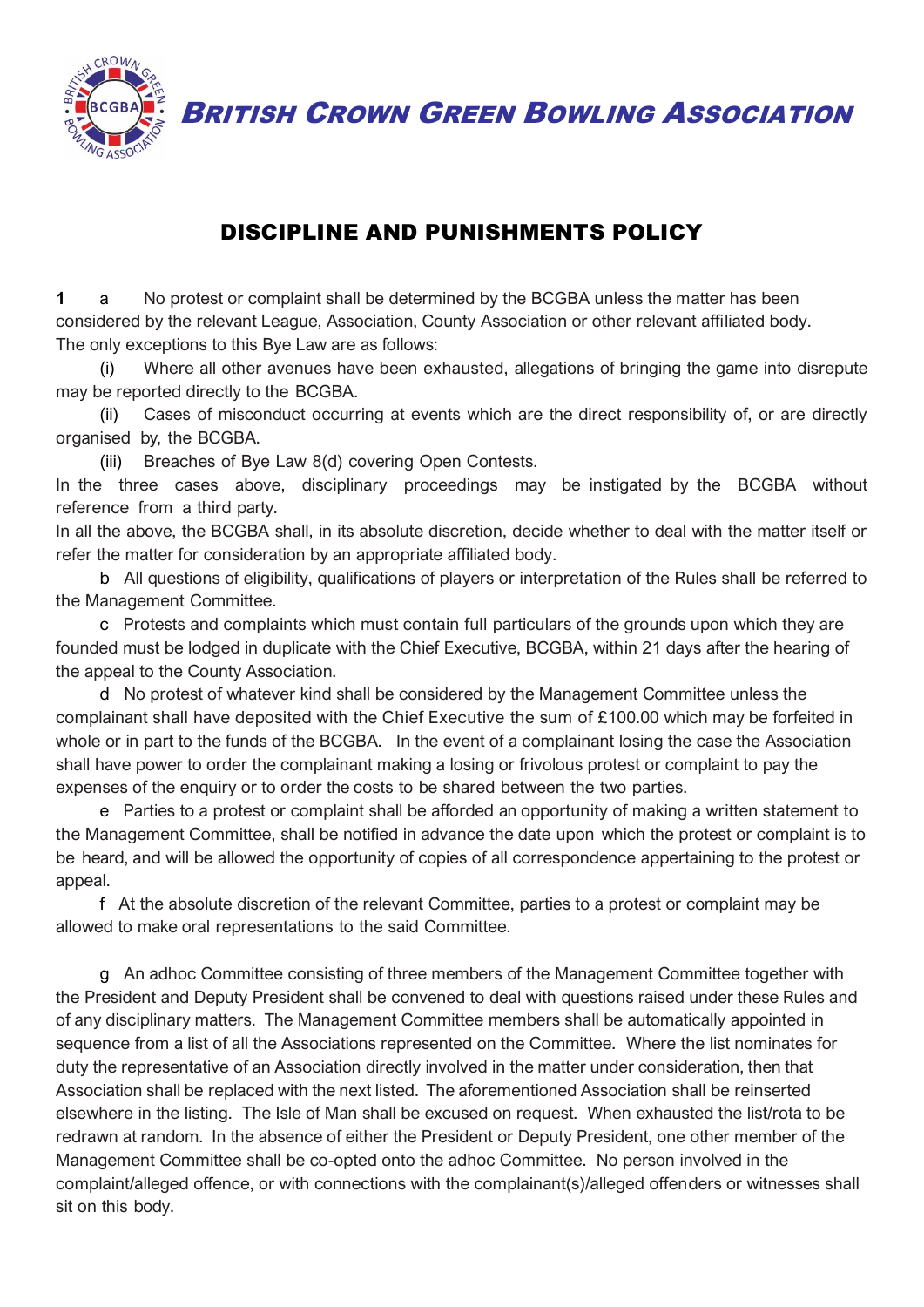h Any Club, League or Association who suspends a player from taking part in competitive Crown Green Bowls, shall report this fact to its County Association, who shall consider the facts of the suspension and, if the circumstances warrant it, extend the suspension to cover the area of their jurisdiction. County Associations shall report the facts of all suspensions to the BCGBA who may also extend the area of suspension, providing it is considered the circumstances warrant it. Only the adhoc Committee as indicated in 12(g) can increase or decrease the period of suspension. The Management Committee may demand the production of any books, documents or other evidence deemed necessary. Should any Club, League, Association or County Association refuse to furnish such evidence as may be required, or refuse to attend the enquiry, the Management Committee shall have power to suspend such Club, League, Association or County Association.

**2** If a player makes a complaint and fails to get satisfaction from his Club, League, Association or County Association, he shall have the right to appeal to the British Crown Green Bowling Association in pursuance of rule 1.

**3** Application for early reinstatement by offending Clubs or players from suspensions must be made in writing to the Secretaries of the respective County Association. Such applications (together with a report and recommendation from the County Secretary, countersigned by the Chairman), must be sent to the Chief Executive of the British Crown Green Bowling Association. Each County Association shall have the power to deal with offending players and application for reinstatement, subject to appeal to the next meeting of the Management Committee. Any Club or player under suspension for an offence other than provided for in Bye Law 11, may, on application, be reinstated at the discretion of the Management Committee.

**4** No application for early reinstatement shall be entertained (except in special circumstances to be agreed by the Management Committee) from a player who has once been re-instated; this rule shall be retrospective in its action and shall apply to any member of a Club becoming affiliated as one of a number of Clubs admitted en-bloc from any particular area.

**5** On misconduct being proved to the satisfaction of the Management Committee they shall have the power to

- Caution
- Reprimand
- Suspend
- Fine
- Expel

any Association, League, Club, Officer, Official, Player, Spectator or Affiliated Organisation, who shall infringe any Rule or Bye Law, or whose conduct shall, in their opinion, render him/her or them unfit for membership.

The Management Committee shall decide whether a Player, Club or Affiliated Organisation shall be dealt with first by being summoned to appear before the Management Committee to explain his/her or their conduct, and given opportunity to advance his/her or their defence unless in the opinion of an emergency Management Committee such matters are serious enough to warrant immediate action.

In the case of misconduct meriting National Suspension or expulsion, at least two-thirds of the Management Committee then present must vote in support for suspension or expulsion. Anyone so summoned to appear before the Management Committee shall be entitled to receive notice of at least seven days, in writing by Recorded Delivery or E-mail from the Association Secretary, giving particulars of the breaches of conduct being the subject of complaint.

Where a Player and/or spectator is found guilty of infringement of any rule or Bye Law, the BCGBA Management Committee would endorse the following interpretation of the term 'suspension'.

For the period determined appropriate by the Management Committee such player or spectator shall be